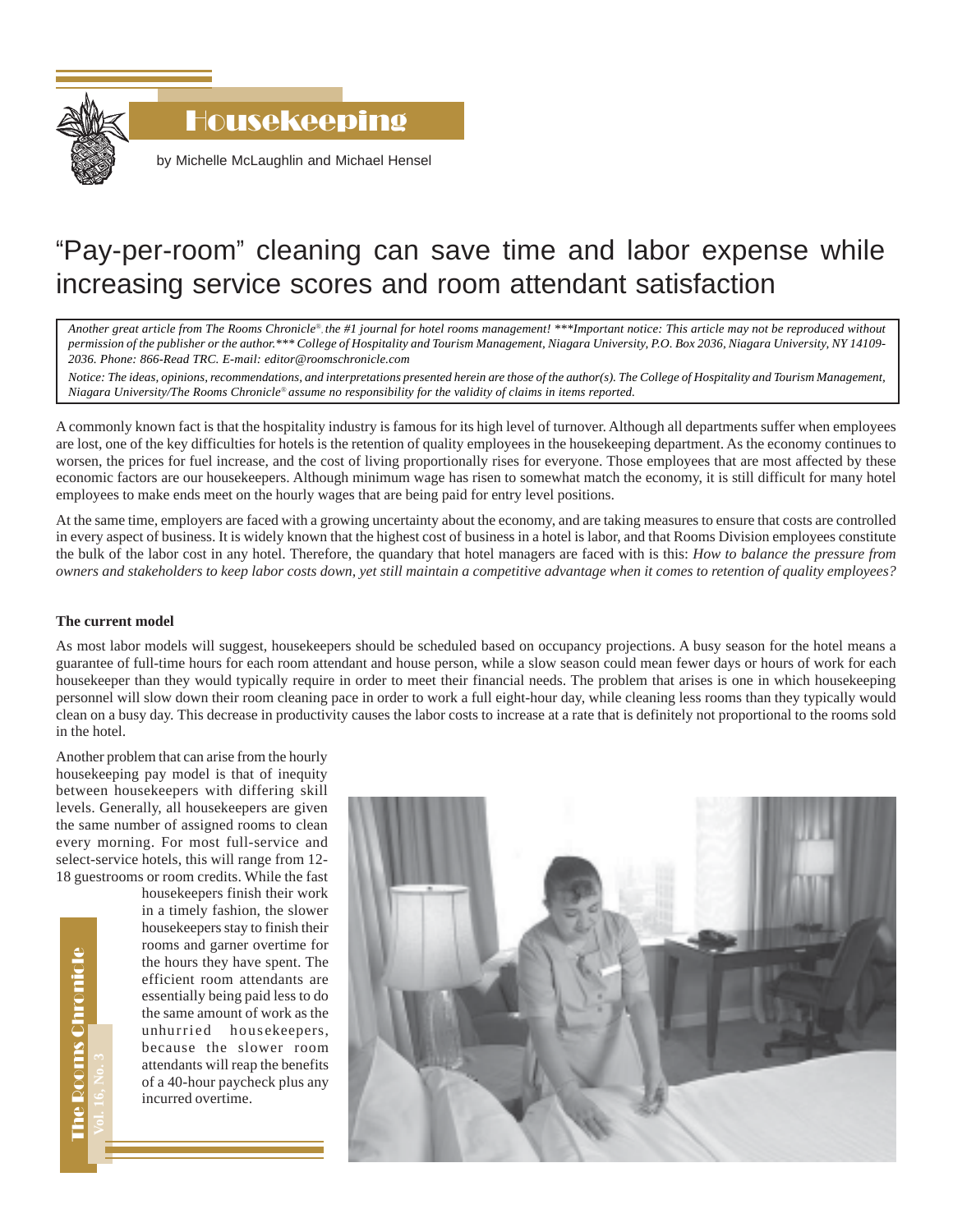### **The "pay-per-room" model**

One solution to the problem of labor disparity and inequity between housekeeper work levels is that of the "pay-per-room" model. This model operates on the basis that housekeepers can clean a set amount of rooms in an eight-hour day. It then divides the total number of rooms to be cleaned by the hourly pay received for eight hours of work in order to come up with the "perroom payment". For example, let's say a housekeeper makes \$8 per hour and the budgeted standard is that a housekeeper should be able to clean 18 rooms or credits in a day. If they work a normal eight-hour day, they will gross \$64.00 for their work. Calculated to a per-room standard, the housekeeper is basically paid \$3.56 per room cleaned, regardless of how fast or slow they clean each room.

Housekeepers who are efficient in cleaning their rooms above standard rate will be given the chance to leave work early and still be paid as if they worked a full eight-hour day. Housekeepers who are behind the standard will be checked periodically during the day to ensure their pace, and the faster housekeepers are given the chance to "barter" with the other housekeepers in order to "buy" rooms from each other. If there are no extra rooms to clean, the housekeepers are free to go home or to help in other areas of the hotel, such as laundry, public space cleaning, or even training at the front desk or restaurant.



#### **Implementation**

The key to a successful pay-per-room program is buy-in from the associates and leadership

team. On the associate level, there needs to be a full understanding of the program, especially since this program differs from any method of payment that the room attendants have been accustomed to receiving for their work. Hotels implementing this model should schedule a rollout meeting for all housekeepers and explain the program in detail, allowing plenty of time for questions and concerns. The energy in the rollout meeting needs to be focused on why this program benefits the associate, and how there is an opportunity to make more money while doing the same amount of work that they have always done.

Leadership team buy-in is also crucial as the payroll process becomes much more cumbersome once this model is introduced. Since the focus is on tight productivity control, managers need to ensure that no overtime is incurred, as hotels must still comply with respective state and federal laws for overtime, even when hourly pay is not being used. Also, the slower-paced room attendants must be retrained and motivated so that they will not fall below their previous hourly rate of pay, in effect losing money from this program. Managers will need to spend time explaining paychecks to the associates, and will need to be patient as employees' understanding of the program increases.

As each room attendant is given the chance to clean rooms at a faster pace, they may be faced with the temptation to sacrifice quality of room cleanliness in order to finish rooms even more quickly than is necessary. This is why a rigorous inspection process must be implemented and maintained at any property that is paying housekeepers on a per-room basis. The inspection process should focus on those things that are most important to guest satisfaction scores and weigh heavily on the same matters that consistently decrease high customer satisfaction scores. A strong concentration should be on making sure that there are no signs of a past guest, and also that everything in the room is in perfect working order.

Guestrooms should be randomly inspected by the housekeeping manager or supervisor, and the results should be clearly communicated to the room attendant that cleaned that room. This feedback will give the housekeeper the information he/she needs to improve inspection scores for the future and will help to deliver a consistent quality product to each guest, every time they frequent the hotel. Daily inspections will allow the hotel the chance to roll out an incentive program to the housekeepers with the highest scores, causing some friendly competition and inspiration to all room attendants.

This program may not work the same for every hotel, as it needs to be modified to work for specific seasons and room types, brands, and types of business (group, extended-stay, transient business, leisure). The program is difficult to implement, and there is much time and preparation needed in order to effectively roll out such a change, especially when the majority of room attendants have been employed at that property for many years. Many hotels, however, have experienced resounding success in using the pay-per-room model. Once the growing pains have passed, Management will find that most housekeepers will never want to return to their hourly method of pay. In fact, the room attendants will consider hourly pay to be a "punishment", as they are no longer in control of their time and room-cleaning pace.

# **Bottom line results**

The success is in the results that can be experienced from the implementation of this program. One particular hotel has struggled with high labor costs for years, and has just implemented this program in early 2008. Before the introduction of "pay-per-room" cleaning, the hotel's housekeeping productivity was at .53 hours (about 32 minutes) per room. Two months after implementation, the productivity had risen to .41 hours (less than 25 minutes) per room. Every housekeeper is now cleaning rooms in record time, and guest satisfaction scores have increased from the low 80s to the low 90s in only two months time. Several housekeepers are now averaging \$11 to \$13 per hour, when their previous hourly rates were all below \$10 per hour. There has been buy-in from all team members, and continuous support from management as the program complications are smoothed out.